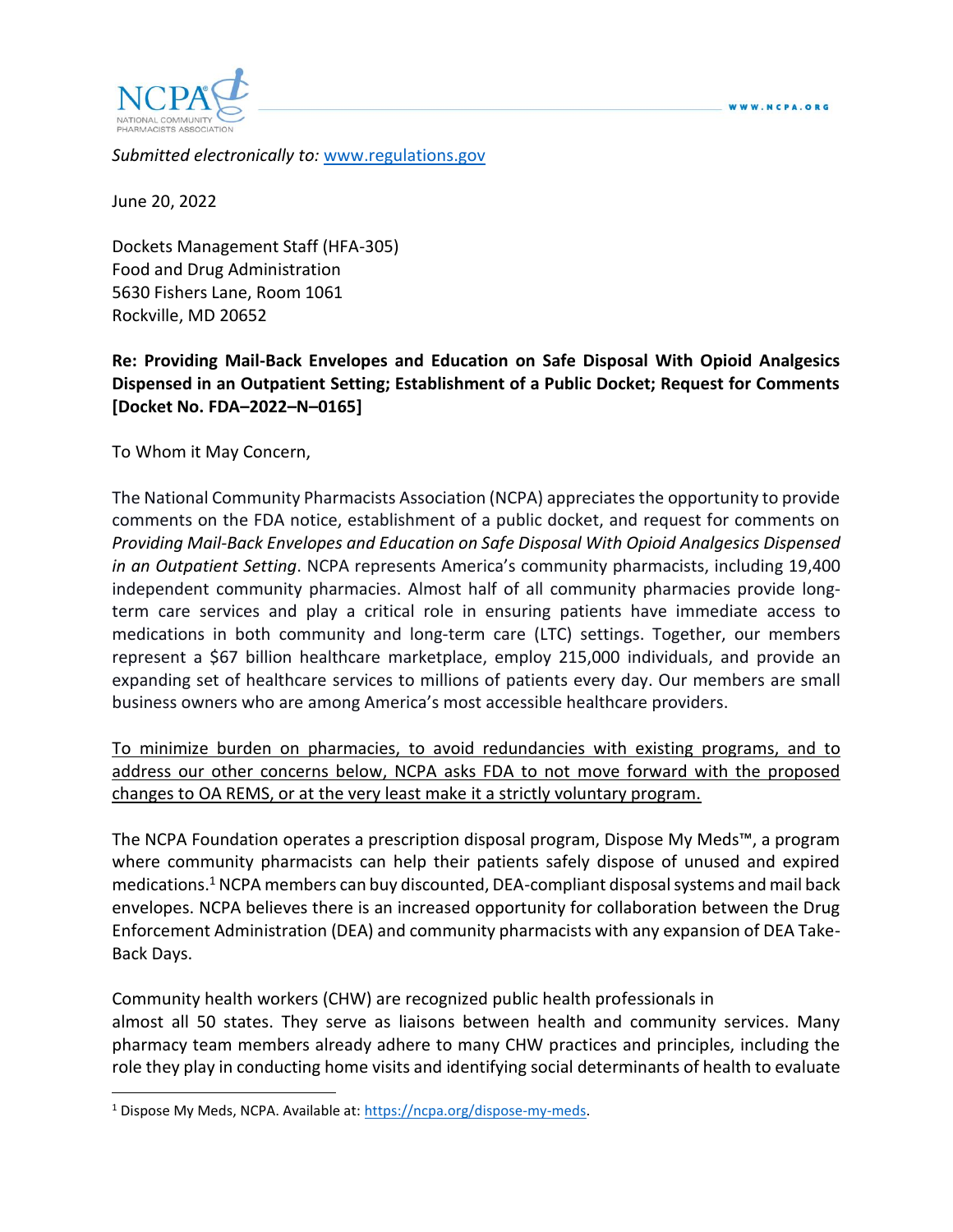patients for SUDs. Two CPESN® pharmacies in Missouri were featured in an article in the Standard Democrat through their use of Community Health Workers.<sup>2</sup>

NCPA provides comment to the following requests for information:

*6. What key educational messages regarding secure storage and safe disposal should be included in any patient education component of the potential OA REMS requirement described in this notice, including educational messages to increase uptake and use of mail-back envelopes, as well as what form that education should take (e.g., handouts, pharmacist counseling of patients).* 

NCPA is active in educating our members regarding opioid use, abuse, and dispensing. In fact, we have an online series of opioid education for pharmacists and are actively publishing resources on our website to offer even more beneficial materials to aid pharmacists in understanding various issues surrounding the crisis. $3$  For example, we offer resources on background, the pharmacist's role, prevention, naloxone, treatment, as well as legislative updates to ensure our members are up to date on the practical and policy implications of this nationwide crisis. This area of our website offers links to various HHS tools and includes webinars we have hosted on opioid issues. In addition, NCPA supports increased healthcare provider education. The pharmacist's role is to provide continuity of education and monitoring.

*7. How a mail-back envelope requirement could be designed and implemented to help ensure that the disposal requirement minimizes burden on pharmacies while still providing the public health benefit. As discussed in the document, there is a tradeoff between the potential effectiveness of a mail-back envelope REMS requirement and the level of burden imposed on those pharmacies involved in implementing the requirement.* 

## **Any program should be voluntary**

To minimize burden on pharmacies and to avoid redundancies with existing programs, FDA should make any implementation of this potential requirement strictly voluntary.

## **Any program should include compensation for pharmacies**

For any safe disposal or educational program, FDA must ensure that there is no cost to pharmacies regarding take-back or disposal materials, education, or compliance with any of these provisions, and that this modification to the Opioid Analgesic Risk Evaluation and Mitigation Strategy (OA REMS) does not result in an unfunded mandate or uncompensated burden to pharmacies. FDA should ensure pharmacists are reimbursed for added time and resources spent on complying. Considerable time will be needed to educate the pharmacist on any future requirements and scope of responsibilities, and pharmacists should be compensated for this time. There should be no additional financial burden to pharmacies or individual pharmacists because of this potential requirement.

<sup>2</sup> *Local Pharmacies are Including Community Health Workers in Staff*, The Standard Democrat (May 17, 2019), a*vailable at* https://standard-democrat.com/story/2609607.html.

<sup>3</sup> *Walking Through Opioid Management*, NCPA, available at [https://ncpa.org/opioid-resources.](https://ncpa.org/opioid-resources)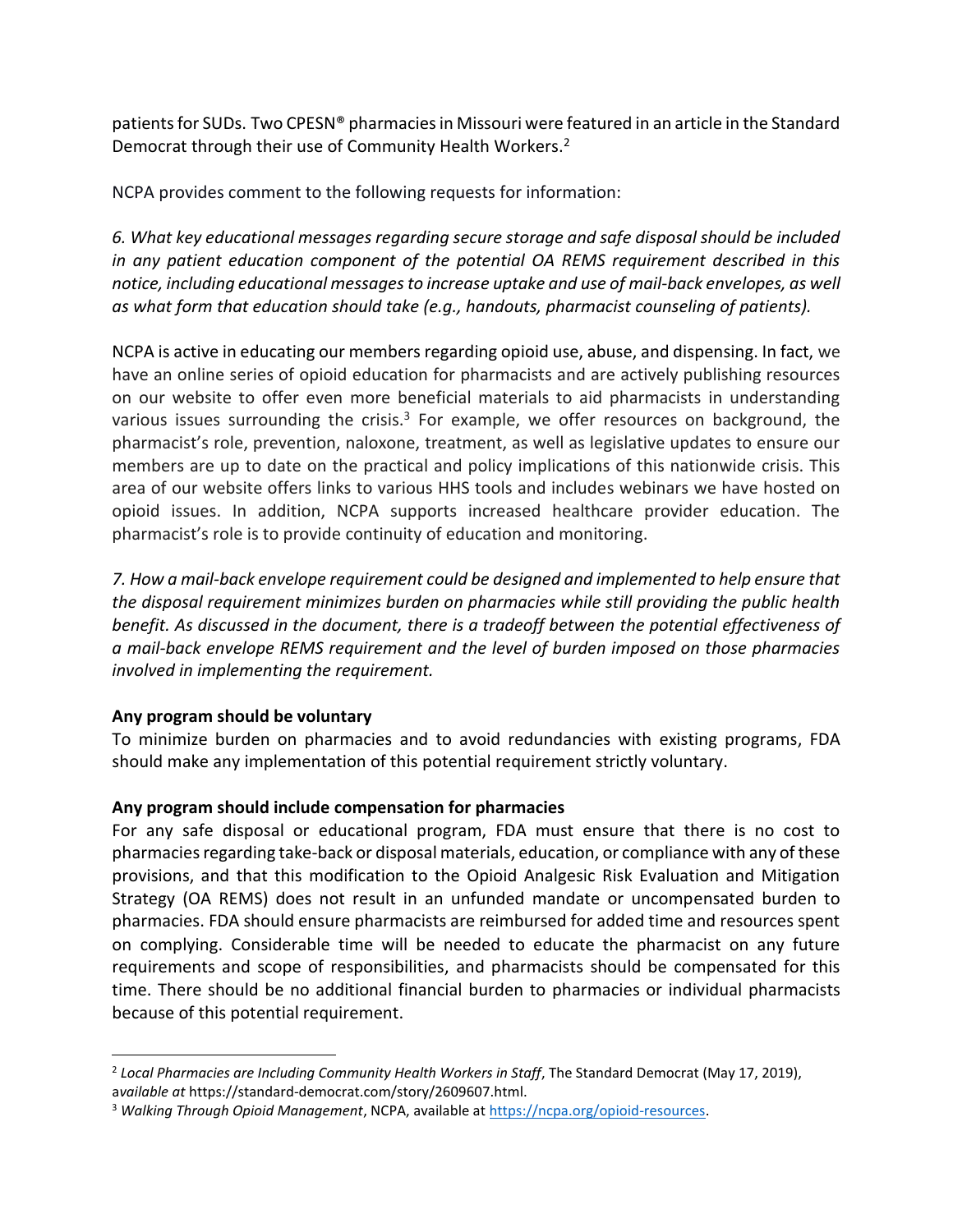FDA could work with state and local governments to fund this modification to the OA REMS, or state and local equivalents, through various opioid settlements.

Additional possible solutions for compensation of pharmacists in any voluntary program could include the following:

Transaction fee for education/training**.** FDA adoption of this requirement could be contingent on implementing a transaction fee that allows the pharmacy to bill for providing education and training to patients taking opioid analgesics. This fee would likely need to be tied to individual claims.

Inventory assessment fee. FDA adoption of this potential requirement could also be contingent on implementing an assessment fee that reimburses pharmacies for assessment of their stock of disposal envelopes. Pharmacies must have a mechanism to assess whether the patient has an adequate supply of disposal envelopes so they can avoid wasteful dispensing of these envelopes. This claim would indicate that the pharmacy performed the assessment.

Prescription claims. As one solution, there could be a federal requirement for health plans to provide an add-on fee for mail-back envelopes. For reimbursement, coverage could be based on a NADAC-like benchmark plus a state Medicaid dispensing fee, plus an add-on fee for the mailback envelope. Health plans covered by the Affordable Care Act could be required to report the percentage of plan members with a qualifying prescription that also paid for mail back envelopes.

Mail-back envelope provided by manufacturer or physician. FDA may find it challenging to establish a reference price for mail-back envelopes. To alleviate this concern, as suggested by FDA, manufacturers could provide these packets free of charge. Alternatively, prescribing physicians could provide mail-back envelopes to the pharmacies. And to reduce the burden on pharmacies, the manufacturer could provide the mail-back envelopes directly to the prescribing physicians, who in turn give them directly to their patients.

Plans reimburse pharmacies for mail-back envelopes. Alternatively, FDA could assign a NDC to a mail back envelope, and plans would reimburse pharmacies through the pharmacy benefit. The NDCs could then be listed in Medispan or First DataBank.

## **Any waste/unused medication should not go back to pharmacy**

Any mail-back program should require the patient to directly mail the envelope to the site of disposal and should not involve the pharmacy. This will avoid practical concerns, including the limited amount of storage space in pharmacies, staffing availability concerns, and security concerns regarding placing opioid waste/unused medication at the pharmacy.

*8. Possible challenges, including technical and logistical challenges, with the potential REMS mandate described in this notice, and what factors could impact manufacturers' ability to provide*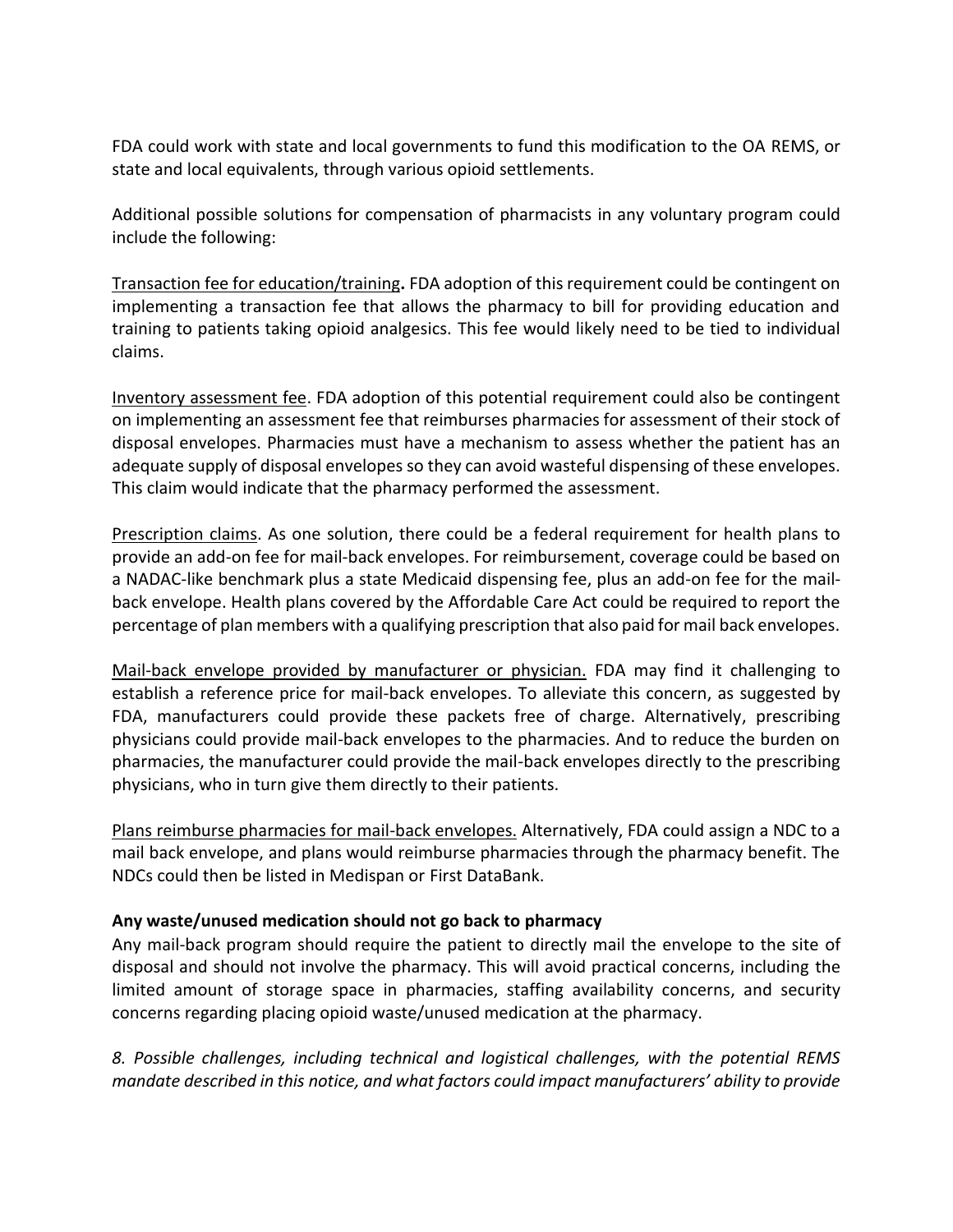*mail-back envelopes to pharmacies, or the ability of pharmacies to dispense mail-back envelopes and provide appropriate disposal education to consumers.* 

There are multiple factors that could impact the ability of pharmacies to dispense mail-back envelopes and provide appropriate disposal education to consumers. These are discussed below.

### **Redundancies with existing programs**

Before implementation of this potential requirement, FDA should assess the current state of take-back, safe disposal, collection sites in the United States, on the federal, state and local level, and assess whether an additional program is necessary. Would an additional program be appropriate for certain localities, but redundant in others?

Pharmacists currently devote significant amounts of time, resources, or both to these programs. For example, Med-Project is an industry-funded product stewardship program to put DEAcompliant disposal systems in pharmacies.<sup>4</sup> Additionally, one of our members informed us that West Virginia has a pilot program with the West Virginia Drug Intervention Institute where pharmacists provide home disposal kits and are providing counseling on these scripts. Other members have stated they provide packets people can take home or have disposal bins bolted to the floor that are inspected regularly.

#### **Space configuration**

Given experience, our pharmacists have expressed concerns with finding space to place all the materials needed in any initiative by FDA, specifically regarding storing the mail back envelopes or education materials, or alternative ideas such as disposal kits, or disposal bins bolted to the floor. Many of our member pharmacists find that space is a premium in their pharmacies, and they are packed to capacity.

## **Drug diversion**

FDA needs to create a way to ensure that any mail back program it initiates is safeguarded from risk of drug diversion by theft of mail. Often the efficacy of take-home packets are negated by patients wanting to keep remaining prescriptions "just in case."

## *Pharmacists as providers for opioid abuse services*

Negative reimbursement pressure from insurers and pharmacy benefit managers and the inability of pharmacists to bill Medicare Part B as providers limits the positive impact pharmacists can provide to help combat the opioid crisis. Pharmacists are key players in counseling treatment for SUDs and provide many opioid abuse services, such as drug management and referral to counseling treatment.

Due to independent pharmacists' expertise in medication management and frequent interaction with their patients, they are equipped to educate patients about their use of controlled substances. Further, independent pharmacists can alert patients to possible consequences and,

<sup>4</sup> [https://med-project.org/.](https://med-project.org/)